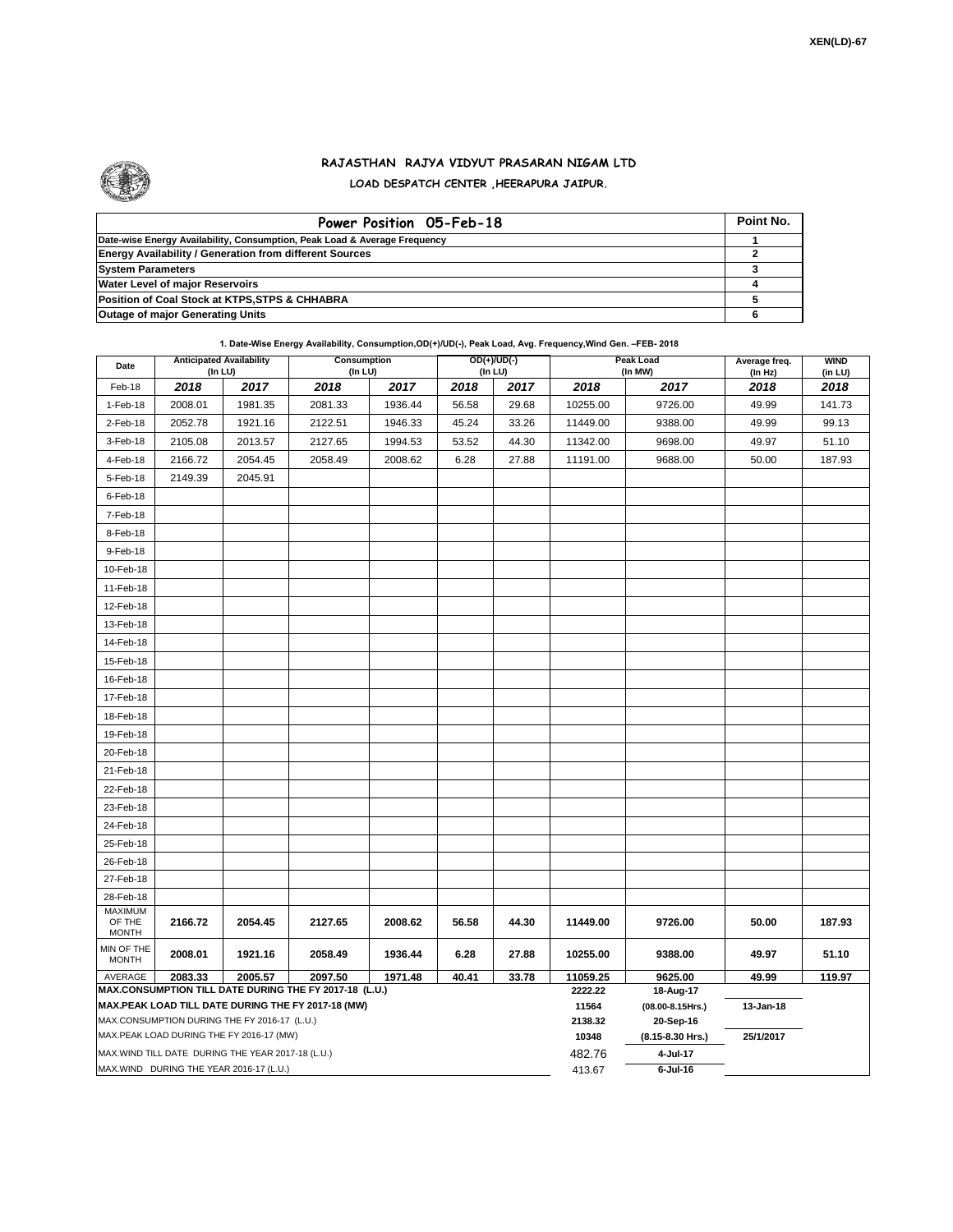| 2. Anticipated Availability/Generation From Different Sources |  |  |  |  |  |
|---------------------------------------------------------------|--|--|--|--|--|
|---------------------------------------------------------------|--|--|--|--|--|

|                | (In LU)                                                         |                           |                    |                    |                           |                         |                    |                           |                    |                    |  |
|----------------|-----------------------------------------------------------------|---------------------------|--------------------|--------------------|---------------------------|-------------------------|--------------------|---------------------------|--------------------|--------------------|--|
| S.No.          | Sources Available to Rajasthan /                                | Prior                     | Prior              | Actual             | Prior                     | Prior                   | Actual             | Prior                     | Prior              | Actual             |  |
|                | Installed Capacity as on 30.09.2016                             | assessment                | assessment         | Energy             | assessment                | assessment<br>of Avail. | Energy             | assessment                | assessment         | Energy<br>Received |  |
|                | (In MW)                                                         | of Avail. For<br>next Day | of Avail.          | Received           | of Avail. For<br>next Day |                         | Received           | of Avail. For<br>next Day | of Avail.          |                    |  |
|                |                                                                 |                           |                    |                    |                           |                         |                    |                           |                    |                    |  |
| 1              | KTPS (1240/1240)                                                | 221.00                    | 2-Feb-18<br>246.00 | 215.67             | 221.00                    | 3-Feb-18<br>221.00      | 223.08             | 225.00                    | 4-Feb-18<br>221.00 | 193.09             |  |
| $\mathbf 2$    | STPS (1500/1500)                                                | 273.00                    | 273.00             | 262.11             | 273.00                    | 273.00                  | 261.36             | 273.00                    | 273.00             | 228.36             |  |
| 3              | DHOLPUR GAS CCPP (330/330)                                      | 0.00                      | 0.00               | 0.00               | 0.00                      | 0.00                    | 0.00               | 0.00                      | 0.00               | 0.00               |  |
| 4              | RAMGARH (273.5/273.5)                                           | 41.00                     | 43.00              | 41.70              | 41.00                     | 41.00                   | 42.35              | 42.00                     | 41.00              | 42.18              |  |
| 5<br>6         | RAPP-A(200/200)<br>MAHI (140/140)                               | 43.00<br>0.00             | 43.00<br>0.00      | 44.07<br>9.24      | 43.00<br>0.00             | 43.00<br>0.00           | 44.40<br>6.71      | 43.00<br>0.00             | 43.00<br>0.00      | 44.88<br>6.78      |  |
| $\overline{7}$ | CHAMBAL (RPS+JS) (135.5/271)                                    | 38.62                     | 38.62              | 43.97              | 38.62                     | 38.62                   | 29.87              | 38.62                     | 38.62              | 34.86              |  |
| 8              | <b>GIRAL LIGNITE (250/250)</b>                                  | 0.00                      | 0.00               | 0.00               | 0.00                      | 0.00                    | 0.00               | 0.00                      | 0.00               | 0.00               |  |
| 9<br>10        | CHHABRA TPS 1000/1000)<br>ADANI (TPS) + KALISINDH (TPS)         | 109.00<br>273.00          | 108.00<br>273.00   | 105.44<br>253.00   | 109.00<br>273.00          | 109.00<br>273.00        | 101.19<br>264.35   | 109.00<br>273.00          | 109.00<br>273.00   | 106.48<br>233.64   |  |
|                | (1200+1200/1320+1200)                                           |                           |                    |                    |                           |                         |                    |                           |                    |                    |  |
| 11             | WIND FARM (3980.40/4119.15)                                     | 70.75                     | 59.00              | 99.13              | 157.00                    | 70.75                   | 51.10              | 155.00                    | 157.00             | 187.93             |  |
| 12<br>13       | SOLAR POWER(737.70/1295.70)<br>CAPTIVE POWER PLANTS             | 0.00<br>0.00              | 0.00<br>0.00       | 0.00<br>0.00       | 0.00<br>0.00              | 0.00<br>0.00            | 0.00<br>0.00       | 0.00<br>0.00              | 0.00<br>0.00       | 1.29<br>0.00       |  |
| 14             | REGIONAL (INTRA STATE) O.A. (VLTPS)                             | 0.00                      | 0.00               | 0.00               | 0.00                      | 0.00                    | 0.00               | 0.00                      | 0.00               | 0.00               |  |
| 15             | OPEN ACCESS                                                     | 19.59                     | 27.11              | 27.13              | $-29.47$                  | 19.59                   | 19.36              | $-3.69$                   | $-29.47$           | $-29.31$           |  |
| 16             | BIOMASS - (101.95/119.25)                                       | 5.00                      | 4.00               | 4.90               | 5.00                      | 5.00                    | 4.88               | 5.00                      | 5.00               | 4.89               |  |
| 17<br>18       | BARSINGHSAR LTPS(250/250)<br>RAJWEST (1080/1080)                | 53.00<br>172.00           | 53.00<br>172.00    | 50.64<br>166.39    | 52.00<br>201.00           | 53.00<br>172.00         | 49.84<br>180.83    | 52.00<br>201.00           | 52.00<br>201.00    | 48.58<br>189.23    |  |
|                | <b>TOTAL (A): 1-18</b>                                          | 1318.96                   | 1339.73            | 1323.39            | 1384.15                   | 1318.96                 | 1279.32            | 1412.93                   | 1384.15            | 1292.88            |  |
| 19             | <b>BBMB COMPLEX</b>                                             |                           |                    |                    |                           |                         |                    |                           |                    |                    |  |
|                | a) BHAKRA(230.79/1516.3)<br>b) DEHAR (198/990)                  | 25.93<br>4.30             | 25.17<br>4.30      | 26.08<br>4.45      | 26.17<br>4.62             | 25.93<br>4.30           | 26.45<br>4.62      | 26.32<br>4.62             | 26.17<br>4.62      | 26.37<br>4.77      |  |
|                | c) PONG (231.66/396)                                            | 27.14                     | 27.23              | 29.04              | 27.14                     | 27.14                   | 26.48              | 29.60                     | 27.14              | 28.75              |  |
|                | TOTAL : a TO c                                                  | 57.37                     | 56.70              | 59.57              | 57.93                     | 57.37                   | 57.55              | 60.54                     | 57.93              | 59.89              |  |
| 20             | <b>CENTRAL STATIONS</b>                                         |                           |                    |                    |                           |                         |                    |                           |                    |                    |  |
|                | d) SINGRAULI (300/2000)<br>e) RIHAND<br>(310.24/3000)           | 98.23<br>132.45           | 95.83<br>127.10    | 96.22<br>130.70    | 95.28<br>104.54           | 98.23<br>132.45         | 97.95<br>128.66    | 95.28<br>108.52           | 95.28<br>104.54    | 95.28<br>104.54    |  |
|                | f) UNCHAHAR-I(20/420)                                           | 7.51                      | 6.19               | 9.27               | 6.07                      | 7.51                    | 10.14              | 5.93                      | 6.07               | 3.36               |  |
| q)             | <b>UNCHAHAR-II&amp; III(61/630)</b>                             | 26.67                     | 23.44              | 28.84              | 22.43                     | 26.67                   | 31.93              | 21.98                     | 22.43              | 12.20              |  |
|                | h) INDIRA GANDHI STPS(JHAJHAR) 0.00/1500)                       | 0.00                      | 0.00               | 0.00               | 0.00                      | 0.00                    | 0.00               | 0.00                      | 0.00               | 0.00               |  |
|                | i) NCTPS DADRI St-II (43.22/980) +<br>DADRI-TH                  | 9.75                      | 9.71               | 15.41              | 8.07                      | 9.75                    | 9.75               | 7.96                      | 8.07               | 2.78               |  |
|                | j) DADRI GAS (77/830)                                           | 4.12                      | 3.91               | 6.67               | 3.39                      | 4.12                    | 8.16               | 3.64                      | 3.39               | 1.21               |  |
|                | (83.07/419)<br>k) ANTA                                          | 0.00                      | 0.00               | 17.79              | 0.00                      | 0.00                    | 0.00               | 0.00                      | 0.00               | 0.00               |  |
|                | (61.03/663)<br>I) AURAIYA<br>m) NAPP<br>(44/440)                | 0.00<br>9.89              | 0.00<br>9.96       | 2.01<br>9.96       | 0.00<br>9.84              | 0.00<br>9.89            | 0.00<br>9.89       | 0.00<br>9.74              | 0.00<br>9.84       | 0.00<br>9.84       |  |
|                | n) RAPP-B<br>(125/440)                                          | 16.41                     | 16.49              | 16.49              | 16.58                     | 16.41                   | 16.41              | 16.66                     | 16.58              | 16.58              |  |
| O              | RAPP-C<br>(88/440)                                              | 19.96                     | 19.91              | 19.91              | 19.96                     | 19.96                   | 19.96              | 19.96                     | 19.96              | 19.96              |  |
| p)             | <b>SALAL</b><br>(20.36/690)<br>q) URI<br>(70.37/720)            | 0.49<br>2.62              | 0.49<br>2.80       | 0.49<br>2.67       | 0.49<br>2.63              | 0.49<br>2.62            | 0.49<br>2.77       | 0.49<br>2.76              | 0.49<br>2.63       | 0.49<br>2.66       |  |
|                | r) TANAKPUR (10.86/94)                                          | 0.29                      | 0.31               | 0.32               | 0.31                      | 0.29                    | 0.30               | 0.31                      | 0.31               | 0.31               |  |
|                | s) CHAMERA - (105.84/540)                                       | 3.14                      | 3.14               | 3.14               | 3.14                      | 3.14                    | 3.14               | 3.14                      | 3.14               | 3.14               |  |
|                | t) CHAMERA-II (29.01/300)                                       | 0.87                      | 0.87               | 0.87               | 0.87                      | 0.87                    | 0.87               | 0.80                      | 0.87               | 0.87               |  |
|                | u) CHAMERA-III (25.21/231)<br>v) DHAULIGANGA (27/280)           | 0.55<br>0.81              | 0.55<br>0.81       | 0.62<br>0.81       | 0.55<br>0.81              | 0.55<br>0.81            | 0.60<br>0.81       | 0.55<br>0.81              | 0.55<br>0.81       | 0.62<br>0.81       |  |
|                | w) DULHASTI (42.42/390)                                         | 2.50                      | 2.50               | 2.50               | 2.50                      | 2.50                    | 2.50               | 2.50                      | 2.50               | 2.50               |  |
|                | x) SEWA (13/120)                                                | 0.39                      | 0.39               | 0.39               | 0.39                      | 0.39                    | 0.39               | 0.39                      | 0.39               | 0.39               |  |
|                | y) NJPC                                                         | 5.85                      | 5.85               | 5.85               | 6.06                      | 5.85                    | 5.85               | 5.86                      | 6.06               | 6.06               |  |
|                | (112.00/1500)+RAMPUR(31.808/412.02)                             |                           |                    |                    |                           |                         |                    |                           |                    |                    |  |
|                | z) TEHRI (75/1000)                                              | 5.63                      | 5.63               | 5.63               | 5.63                      | 5.63                    | 5.63               | 5.60                      | 5.63               | 5.63               |  |
|                | aa) KOTESHWR (33.44/400) + PARBATI3<br>(56.73/520)              | 2.55                      | 2.55               | 5.38               | 2.55                      | 2.55                    | 5.38               | 2.55                      | 2.55               | 5.38               |  |
|                | ab) TALA                                                        | 0.20                      | 0.20               | 0.20               | 0.20                      | 0.20                    | 0.20               | 0.15                      | 0.20               | 0.20               |  |
|                | ac) MUNDRA UMPP (380/4000)                                      | 91.20                     | 89.20              | 88.81              | 81.41                     | 91.20                   | 91.20              | 77.06                     | 81.41              | 81.41              |  |
|                | ad) SASAN (372/3960)                                            | 89.04                     | 89.04              | 89.04              | 89.04                     | 89.04                   | 89.04              | 89.04                     | 89.04              | 89.04              |  |
|                | ae) FRKKA+KHLGN+TLCHR (70.18/3940)<br>af) URS POWER(DADRI TH-I) | 31.53<br>0.00             | 29.49<br>0.00      | 29.61<br>0.00      | 27.57<br>0.00             | 31.53<br>0.00           | 31.53<br>0.00      | 25.34<br>0.00             | 27.57<br>0.00      | 24.61<br>0.00      |  |
|                | TOTAL SCHEDULE(a TO af)                                         | 620.01                    | 603.03             | 649.18             | 568.22                    | 620.01                  | 631.10             | 567.56                    | 568.22             | 549.75             |  |
|                | LOSSES                                                          | $-41.75$                  | $-40.53$           | $-46.54$           | $-37.92$                  | $-41.75$                | $-45.07$           | $-36.92$                  | $-37.92$           | $-39.35$           |  |
| 21             | NET SCHEDULED<br>BILATERAL (REG.) EXCL. BANKING                 | 578.26<br>4.61            | 562.51<br>4.61     | 602.64<br>4.61     | 530.30<br>4.61            | 578.26<br>4.61          | 586.03<br>4.61     | 530.64<br>4.51            | 530.30<br>4.61     | 510.40<br>4.61     |  |
|                |                                                                 |                           |                    |                    |                           |                         |                    |                           |                    |                    |  |
| 22             | <b>BANKING</b>                                                  | 15.56                     | 15.56              | 15.56              | 15.56                     | 15.56                   | 15.56              | 15.58                     | 15.56              | 15.56              |  |
| 23             | BILATERAL(INTER-REG.).<br>EXCLUDING (ISOA & BANKING)            | 106.47                    | 111.92             | 133.59             | 135.96                    | 87.61                   | 107.17             | 113.13                    | 138.65             | 132.78             |  |
| 24             | INTER STATE OPEN ACCESS<br>(BILATERAL+IEX)                      | $-19.59$                  | $-27.11$           | $-27.13$           | 29.47                     | $-19.59$                | $-19.36$           | 3.69                      | 29.47              | 29.31              |  |
| 25             | INDIAN ENERGY EXCHANGE                                          | 100.81                    | 24.61              | 24.61              | 66.67                     | 100.81                  | 100.81             | 68.91                     | 66.67              | 66.67              |  |
|                | <b>TOTAL(B): (19 TO 25)</b>                                     | 786.12                    | 713.04             | 753.88             | 782.57                    | 786.12                  | 794.81             | 736.46                    | 782.57             | 759.33             |  |
|                | TOTAL GENERATION (A +B) : 1 TO<br>25                            |                           |                    | 2077.27            |                           |                         | 2074.13            |                           |                    | 2052.21            |  |
|                | OVER DRAWAL (+)/UNDER                                           |                           |                    | 45.24              |                           |                         | 53.52              |                           |                    | 6.28               |  |
|                | DRAWAL (-)                                                      |                           |                    |                    |                           |                         |                    |                           |                    |                    |  |
|                | <b>GRAND TOTAL</b><br>LAST YEAR                                 | 2105.08<br>2013.57        | 2052.78<br>1921.16 | 2122.51<br>1946.33 | 2166.72<br>2054.45        | 2105.08<br>2013.57      | 2127.65<br>1994.52 | 2149.39<br>2045.91        | 2166.72<br>2054.45 | 2058.49<br>2008.62 |  |
|                |                                                                 |                           |                    |                    |                           |                         |                    |                           |                    |                    |  |